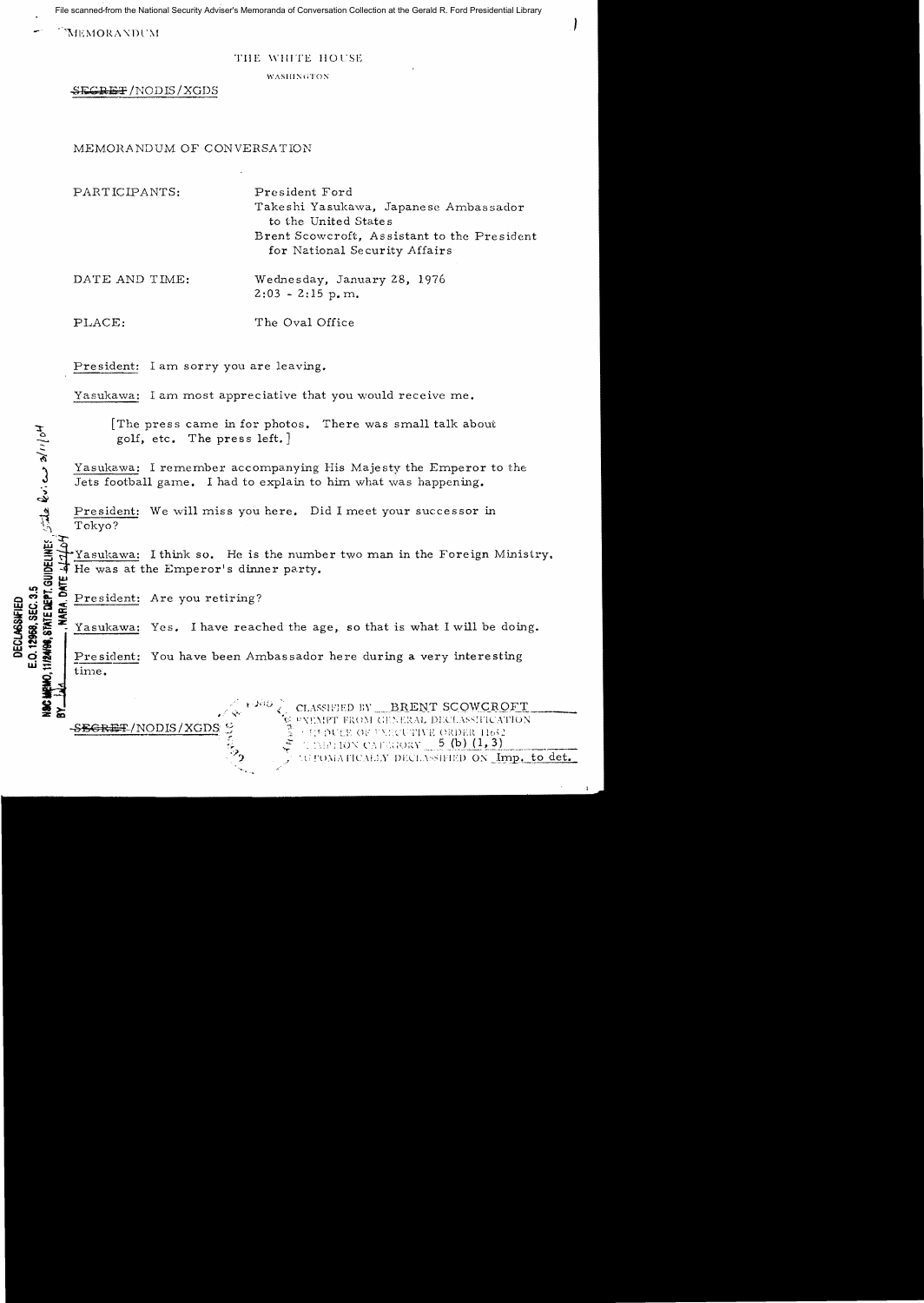## ~'  $S$ FGRET/NODIS/XGDS 2.

Yasukawa: Very much so. I just got a cable from Prime Minister Miki to tell you his opening statement to the Diet would strongly support the United States' relationship -- like your *speech* did.

President: I thought Rambouillet was very useful and we should hold such meetings periodically.

Yasukawa: Mike thinks the next one should be in Japan.

President: When are you leaving?

Yasukawa: Tomorrow. Could I just mention two things? Your appropriation for *the* UN University. We are disappointed it is not in your budget. We are not asking for anything for now but to keep it in mind.

President: Our interest is there. It was a tough decision but this is a bad year. We will remember.

Yasukawa: The other is the Law of the Sea bill in Congress. We heard about a Muskie Amendment just before I left.

Scowcroft: I hadn't heard of that. There is a Stevens Amendment and a Griffin-Cranston Amendment on conservation. The bill has passed with the Stevens Amendment but without the Griffin-Cranston Amendment.

Yasukawa: You will be in a tough position with that law. We are facing pressure to extend from three to twelve miles but we are resisting.

I just wanted to go on the record registering our serious concern over the hill.

S<del>ECRET</del>/NODIS/XGDS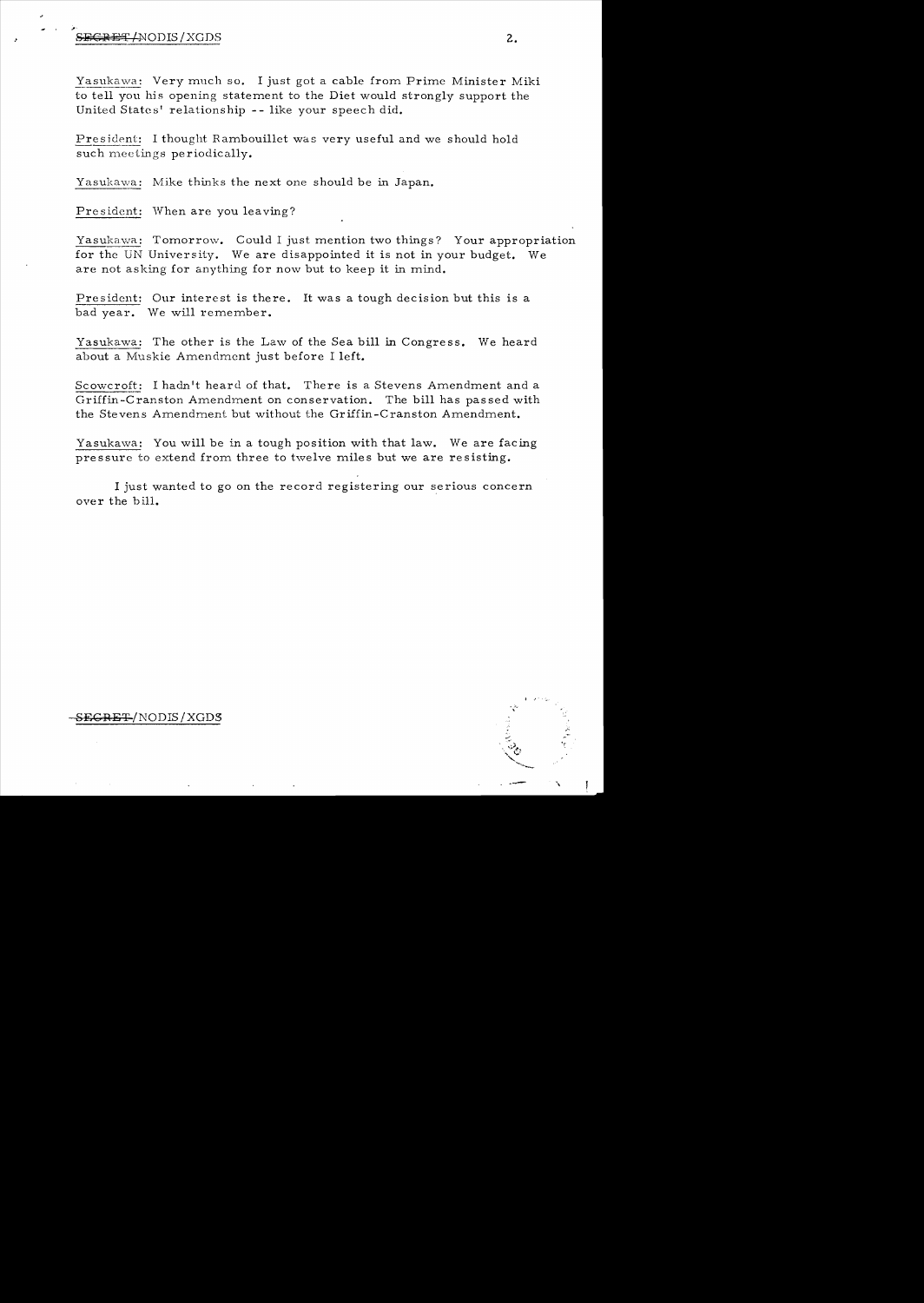P/anut Younk anna  $21-3-21/2$ P. Say you are lui ; and recent me (Tobe about port, M) Y Essension of Jet football game & his valegar applomation for a Evaymer l'une voit missique bis. Diel 2 met jeun Y, getrick so. Id a # a man in Fru, Ne was at Emperes driver justy. P da you release ? Y. Yes. Shower reachede age so that is behalf Ile din. P you have been and here him us nonthesting time. Y Very unich so I just got case pour drike your speik did V dat Komboulletins un inspult neuma baldtm junvenolly Unité chartes entret arrivation du sinforme p astern exem having Y. Tomarrow. Could I just montron 2 thing. You approp for UN Univ. We draggerted for one string for more unt to hap it in mind P Our without is three. It a tough decision but This a bad par. We will university I The other is Los lill in Cong. We hard about a Unishie Crime post spr deft S I hadrit huand format. There is Starting around -

**DECLASSIFIEL** E.O. 12058, SEC. 3.5 NSC MEMO, 11/24/98, STATE DEPT. QUIDELINES state Services 3/11/04 **NARA DATE**  $\frac{1}{2}$ 04